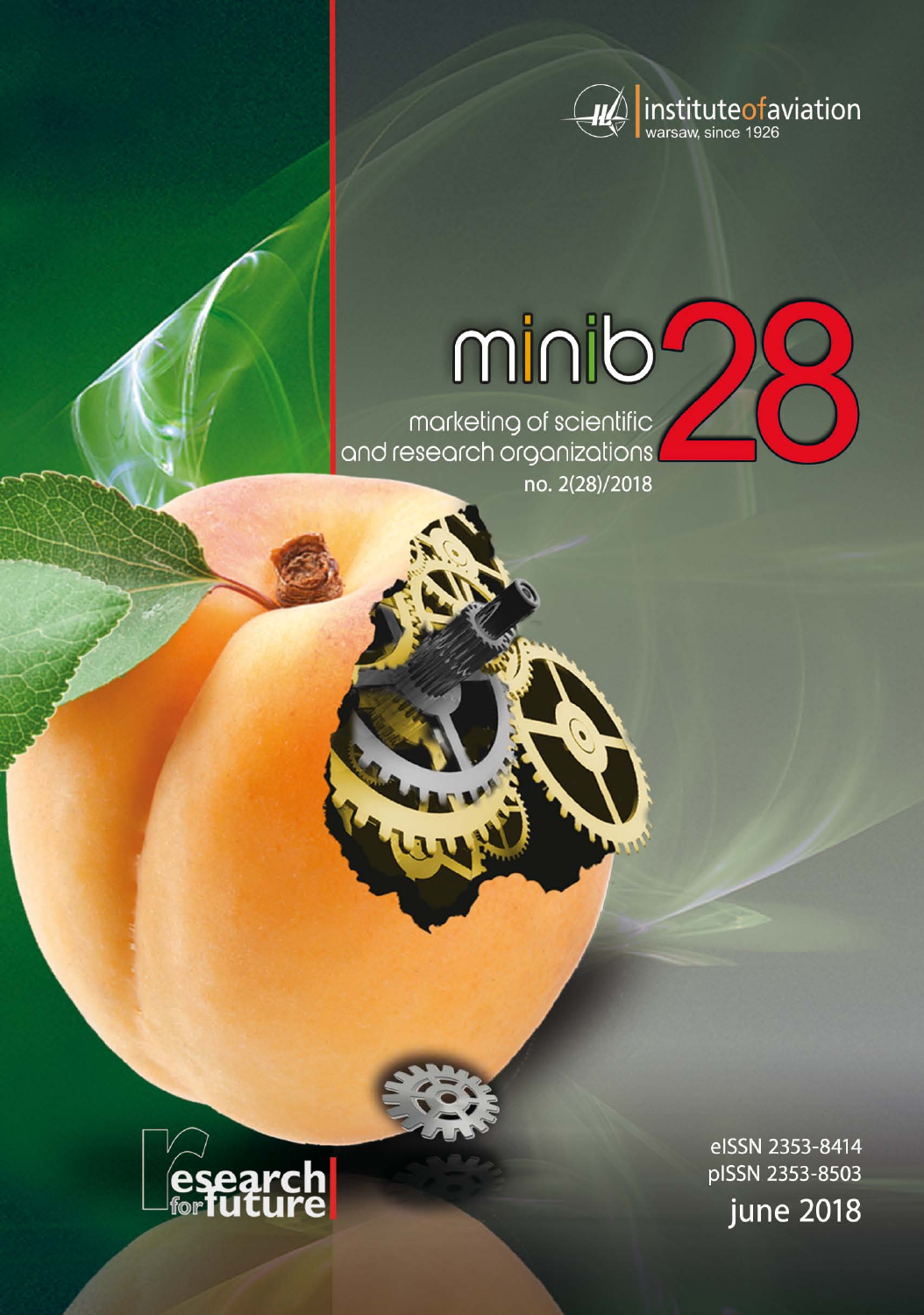

# *INTEGRATED MARKETING COMMUNICATION — CONCEPTS, PRACTICE, NEW CHALLENGES*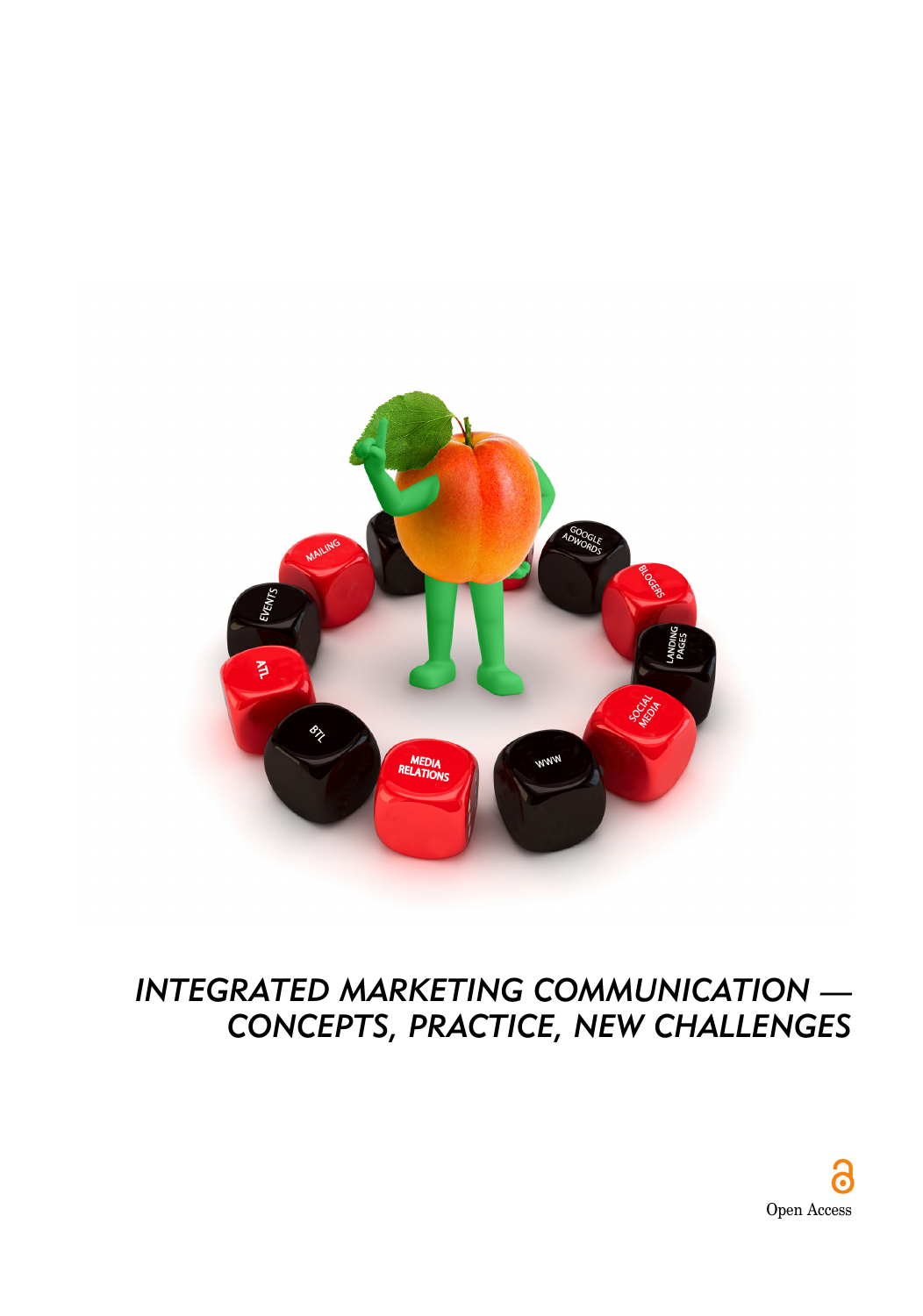#### INTEGRATED MARKETING COMMUNICATION — CONCEPTS, PRACTICE, NEW CHALLENGES

Professor Mirosława Pluta-Olearnik Wrocław University of Economics pluta@olearnik.pl DOI: 10.14611/minib.28.06.2018.12



Integrated marketing communication evolves evidently with the development of today's markets, their participants and technology - in the light of contemporary research. The objectives of this article are: firstly, to show the evolution of the models of integrated marketing communication ICM in the light of current research; secondly, to analyse the configuration of various ICM tools (traditional and Internet) which constitute the level of operationalization of ICM models and thirdly, to formulate business and brand implications. The article is based on research-based secondary sources (scientific journals) and empirical (case study). The results of the discussion are: the concept of the strategic dimension of integrated marketing communications in the enterprise and the proposal of its operationalization in the form of a 360 degrees communication model.

Keywords: integrated marketing communication, enterprise development strategy, internet technology, communication tools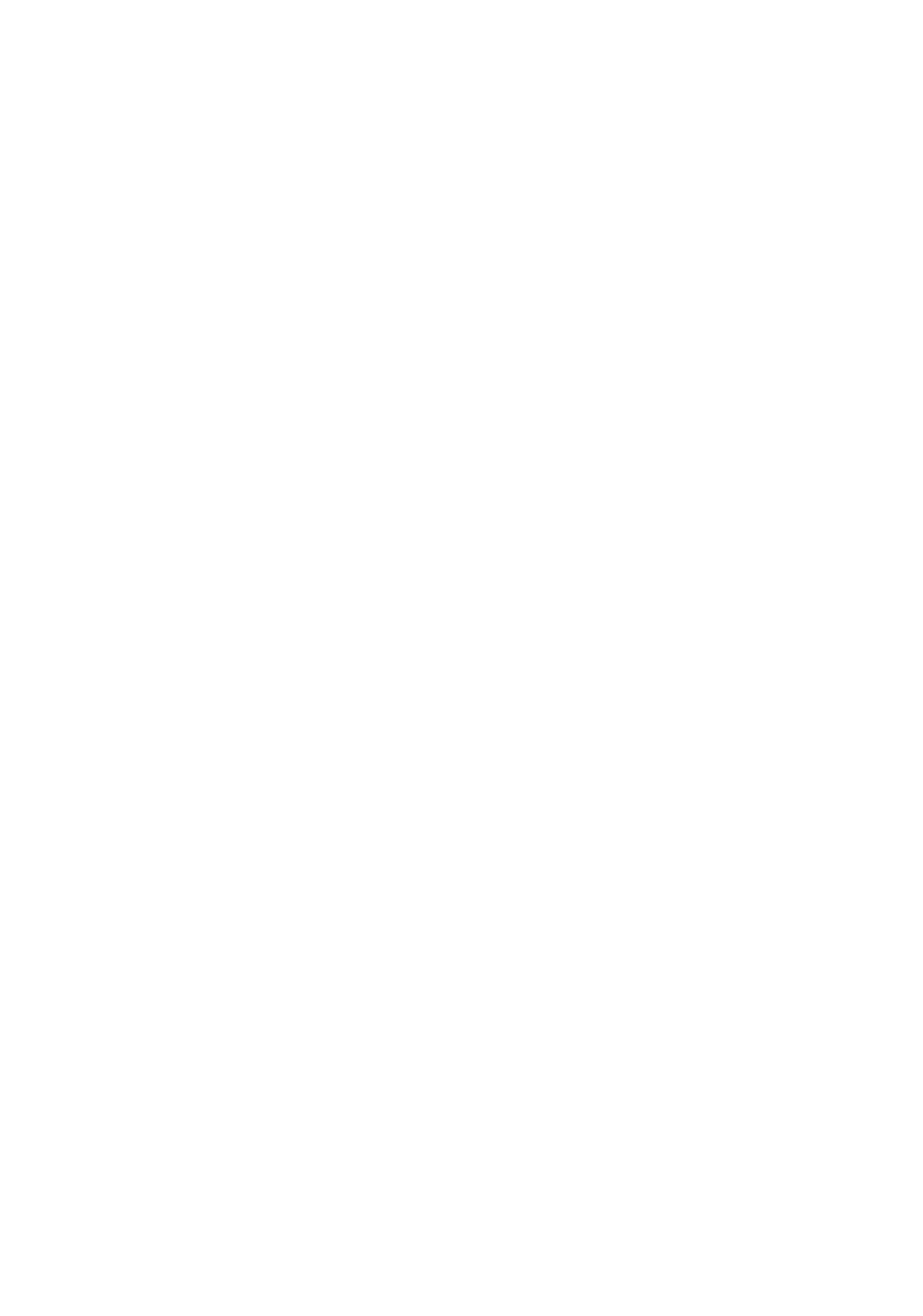#### Introduction

Marketing specialists keep following new trends, which in light of theoretical knowledge are often not well described and categorized yet. Talking about the most characteristic trends of the recent years, we can mention such streams of contemporary marketing as content marketing, digital marketing, social media marketing, buzz marketing, that is, phenomena closely associated with the development of new technologies and Internet marketing tools. The operational (instrumental) approach to marketing communication dominating research, currently cannot be justified from the point of view of requirements for efficient communication activities of a company, or brand. That's why the first part of this paper is devoted to the so-called Integrated Marketing Communication (IMC), its role in the general strategy of a company's functioning and relations with other functions in an organization. Another aspect of deliberations is the operationalization of company's and brand's marketing communication model. We will also take into consideration the "360° communication model", understood as a possibility of fuller use of available channels of communication in marketing communication — both traditional channels (offline) and Internet channels (online). In practice it is hard and expensive for a company, especially when it means the utilization of all, or almost all channels and tools of communication. Thus, we will pay attention to the requirements of a practical approach to the 360 degree model.

The goals of this article are: first of all, showing the evolution of the models of integrated marketing communication IMC in light of the current research, second is analysing the configuration of various IMC tools (that is, traditional and Internet tools) which constitute a level of operationalization of IMC models and the third thing is formulating the implication for managers, also in the area of activities. The article is based on secondary sources related to research (scientific magazines) and empirical sources (case study).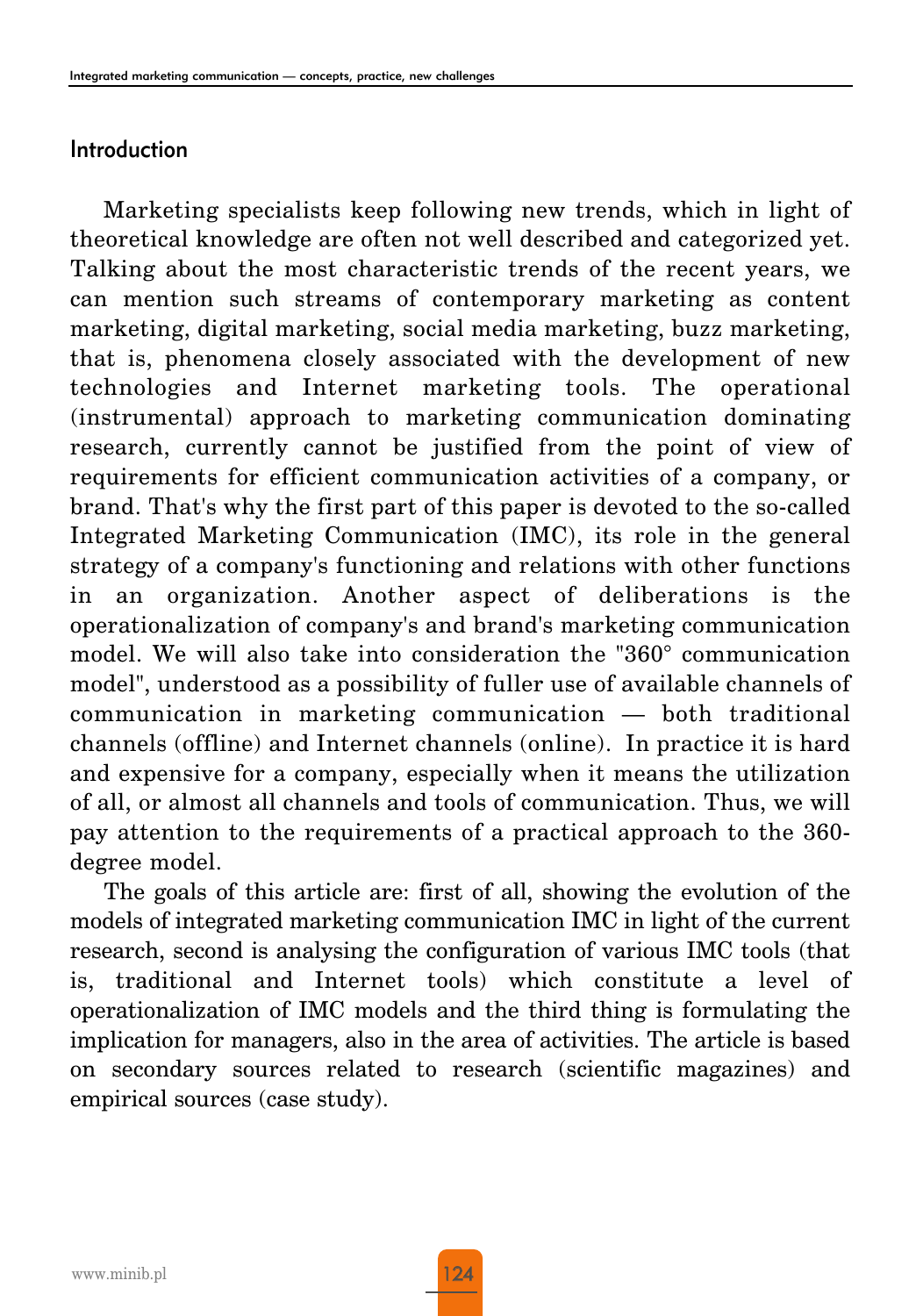#### Integrated marketing communication — evolution of the concept

In light of theory marketing communication strongly relates to the rich work of social sciences, including the theory of communication. According to T. Goban-Klas, within the scope of science we can identify over 200 definitions of the term "communication" and a few dozen models of communication. Among the best-known ones are so-called "unilateral" models of H. Lasswell or C.Shanon and W.Weaver, as well as the so-called "bilateral" model of M.L. De Fleur<sup>1</sup>. Looking for a universal definition communication, theorist B. Dobek-Ostrowska says that "*communicating is a process of dialogue between units, groups, or institutions and its purpose is exchange of thoughts, sharing knowledge, information, or ideas and the process takes place on various levels, using diversified means and causes particular effects*"2.

The concept of communication we are interested in was first used in 1980's, originally as another word for the term "promotion". It was only in the following years that it was noticed that promotion means a unilateral process of the seller's influence on the buyer and marketing communication is a more mature phenomenon — a bilateral process of mutual relations between the sender and the recipient<sup>3</sup>. This way promotion became one of the elements of marketing communication.

We can distinguish two important views of marketing communication: functional and instrumental. From the functional perspective marketing communication is defined as a "collection of signals emitted from various sources to the marketing environment and a collection of signals obtained by a company from this environment"4. At the same time, from the instrumental view marketing communication is regarded as a "collection of tools forming a complex composition with defined properties enabling coordination and carrying out the goals and functions of a company"5. Advertising, promotion of sales, direct sales and public relations are recognized as the leading tools of marketing communication. Each of these four tools often called "promotion-mix" (or "communications mix"), similarly to marketing-mix, has a series of detailed tools (resources), which evolve over time and are subject to various changes in association with the profile of a company, or its recipients. What's more, new tools are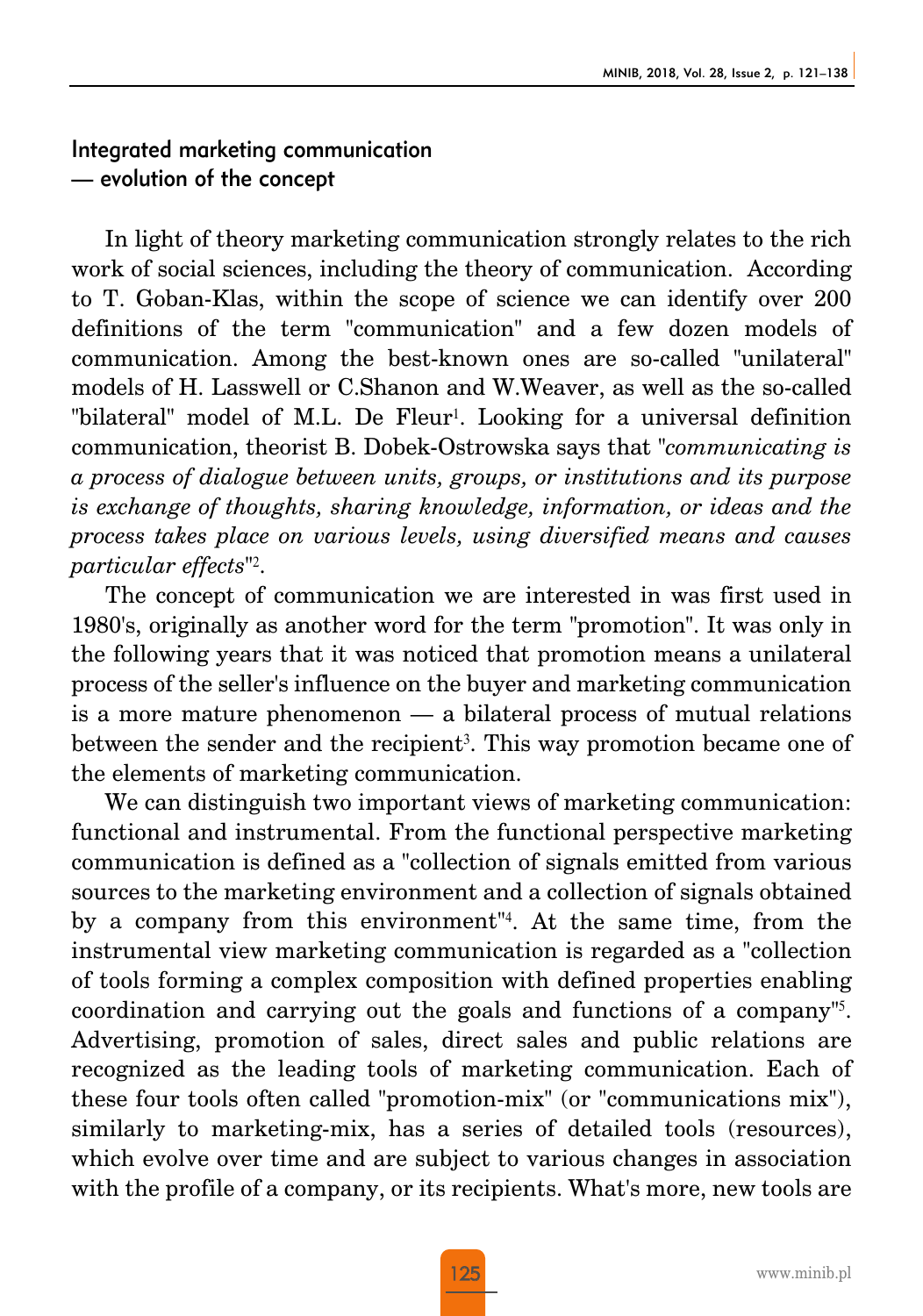being added to the set of marketing communication tools, which justifies further division of tools into the so-called "traditional" and "modern" instruments of promotion<sup>6</sup>.

Communication of a company with the environment is a bilateral process, in which also the recipient can provide feedback and have a real impact on the decisions of an organization. Growing interaction of an organization (or brand) with the recipients by means of social media enables ever more precise measurement and assessment of the efficiency of communication activities.

Currently, in association with the multitude of channels and communication tools what determines the success of a company is to a large extent whether both formal and informal marketing messages are integrated with each other7. Integration should take place not just on the level of promotion mix tools themselves, but also on the level of marketing mix and on the strategic level (like vision, mission, main strategic goals of a company). That's why we should investigate marketing communication in the aspect of the functioning of the whole organization, which leads to the adoption of the concept of integrated marketing communication.

The concept of integrated marketing communication (IMC) was established in the middle of 1990's, when it was noticed that to achieve effective marketing communication it is necessary to coordinate various tools and communication channels in such a way that the message sent by a company is coherent8. In the following years an evolution of the perception of IMC has been observed — from a narrow view, to a more holistic one. An example of a narrow view of the definition was provided by such researchers as K. Przybyłowski, S. Hartley, R.A. Kerin, W. Rudelius (1998), who concluded that IMC is a "concept of designing marketing communication programmes, which cover all elements of promotion: advertising, direct sales, sales promotion and public relations, making it possible to send a coherent message to all groups of recipients"9. A broader definition of IMC comes from Ch. Fill (1999), who claims that IMC means "managing the dialogue of an organization with its internal and external stakeholders, in which the used tools have to be coherent with the goals and strategy of an organization and the recipients have to recognize all signals coming from an organization as coordinated, coherent and harmonized"10. Reaching for more recent definitions, we should mention the proposal of three researchers: L.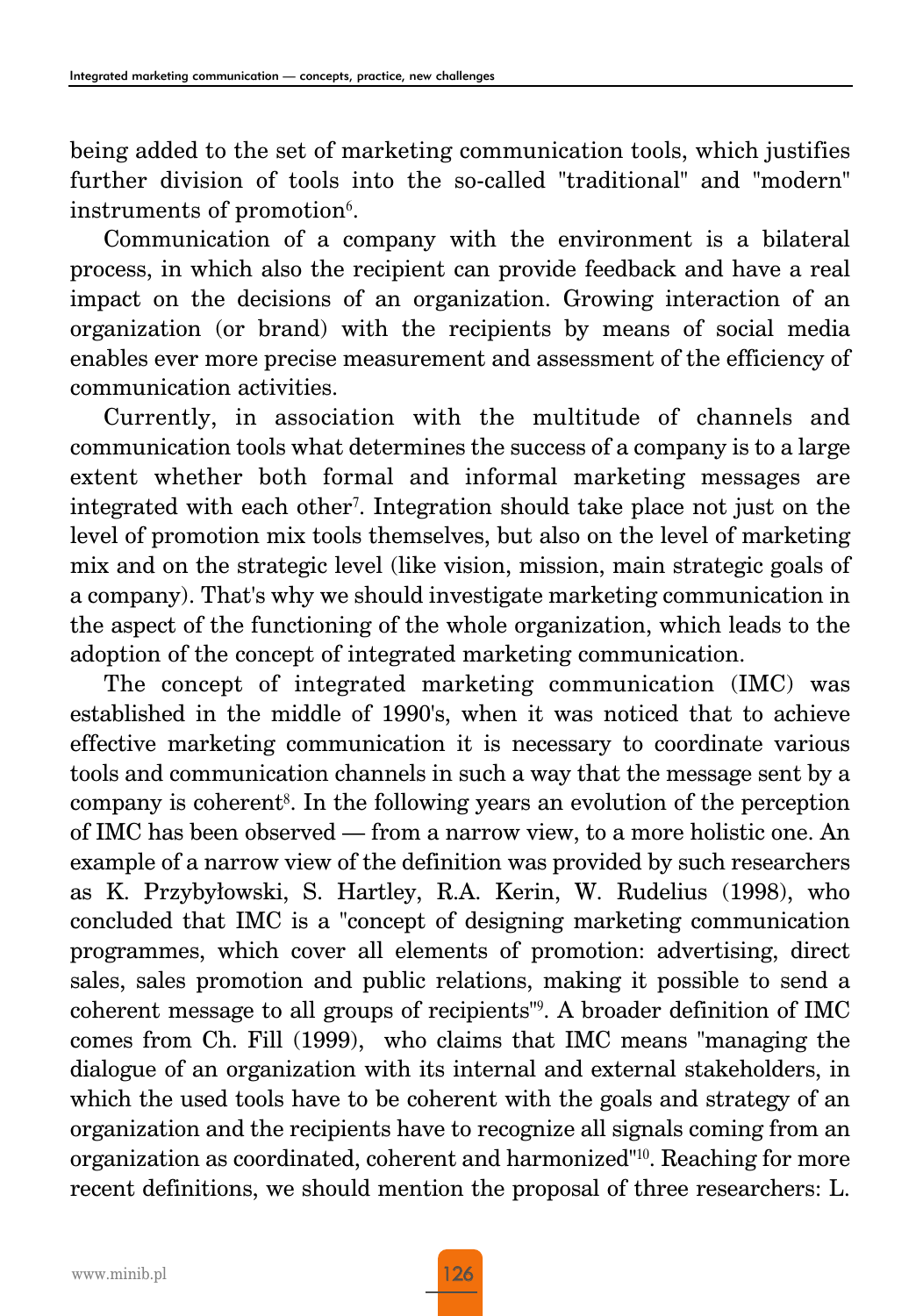Porcu, S. del Barrio-Garcia, Ph. Kitchen (2012), who claim that IMC means "coherent, transparent communication with various groups of stakeholders using the effect of synergy, so that both in the short term and the long term the organization can build beneficial relations with the environment"11.

The popularization of the concept of integrated marketing communication has been confirmed by both growing number of publications on the subject and examples from business practice showing the efficiency and effectiveness of IMC programmes. In this area it is in particular the interest in professionalization of communication activities for the benefit of brand that has grown. According to G. Hajduk (2010), properly designed and efficient IMC should assure that all forms of contacts with clients and other target groups of a brand will be dedicated to a particular recipient, comprehensible and coherent in terms of the content of message. The author himself defines IMC as a "strategic business process used to plan, develop, execute and assess a coordinated, measurable, convincing programme of communication of a brand with consumers, potential clients and other target recipients, both internal and external ones"12.

Summing up, we can highlight three basis planes on which IMC issues are researched. They cover:

- 1) Managing integrated marketing communication of an organization (brand) — planning, implementation, control,
- 2) The process of integrated marketing communication a series of planned, coherent actions leading to conveying the message efficiently and maintaining relations with the recipients of an organization (brand),
- 3) Integrated marketing communication tools used in purposefully chosen channels of communication with the environment (formal and informal communication)13.

### Managing the integrated marketing communication of an organization (brand)

Integrated marketing communication is a much more complex process than traditionally understood marketing communication of the "old type", which is also associated with the higher utilization of funds, time and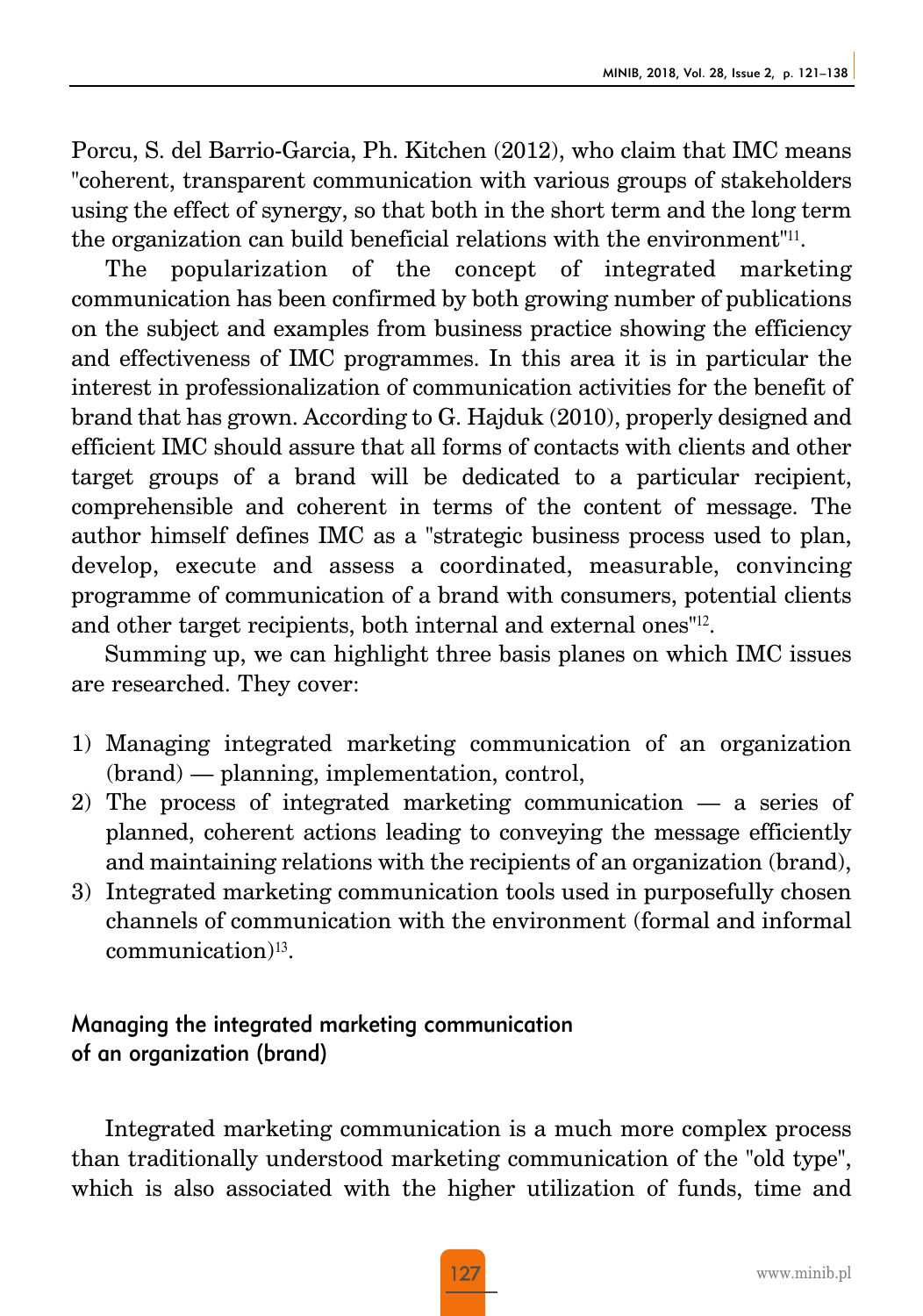organizational resources. The features of integrated marketing communication "in opposition" to classic promotional activities are presented in a synthetic way in table 1.

| <b>Compared features</b>                                             | Promotion — traditional<br>definition                                                 | <b>Integrated marketing</b><br>$communication - IMC$                                                                                        |
|----------------------------------------------------------------------|---------------------------------------------------------------------------------------|---------------------------------------------------------------------------------------------------------------------------------------------|
| Starting point                                                       | Sender of messages (e.g. a company<br>and its offer)                                  | Recipients of messages and their needs,<br>expectations and reasons for particular<br>behaviours                                            |
| Goals                                                                | Mainly information and persuasion,<br>rather short time horizon, often<br>situational | Building emotional and economic<br>relations (ties) with the buyer<br>in a longer time horizon                                              |
| Knowledge about the recipient<br>of messages                         | Rather limited, general                                                               | Broad, relying on databases and<br>marketing research                                                                                       |
| Direction of the flow<br>of messages                                 | Messages go in one direction —<br>from the company to the buyer                       | Bilateral communication between the<br>company and the buyer                                                                                |
| Spending on communication                                            | Treated as costs of market activities                                                 | Regarded as an investment helping a<br>company achieve marketing and<br>financial effects                                                   |
| Utilized media and forms of<br>communication                         | Mainly mass media                                                                     | Media available for the company,<br>selected especially for the assumed<br>goals within the chosen groups of<br>recipients                  |
| Level of coordination of activities<br>and channels of communication | Low level of coordination or no<br>coordination at all                                | Full integration of activities within<br>particular communication tools and<br>utilized channels of communication,<br>the effect of synergy |
| Interaction of the sender with<br>the recipients of messages         | Limited significance, delayed<br>in time                                              | Broad, almost immediate, defining the<br>character of the system                                                                            |

Table 1. Integrated marketing communication (IMC) and traditional promotion

Source: T. Taranko, *Komunikacja marketingowa. Istota, uwarunkowania, efekty*, Oficyna Wolters Kluwer Business, Warszawa 2015, p. 45.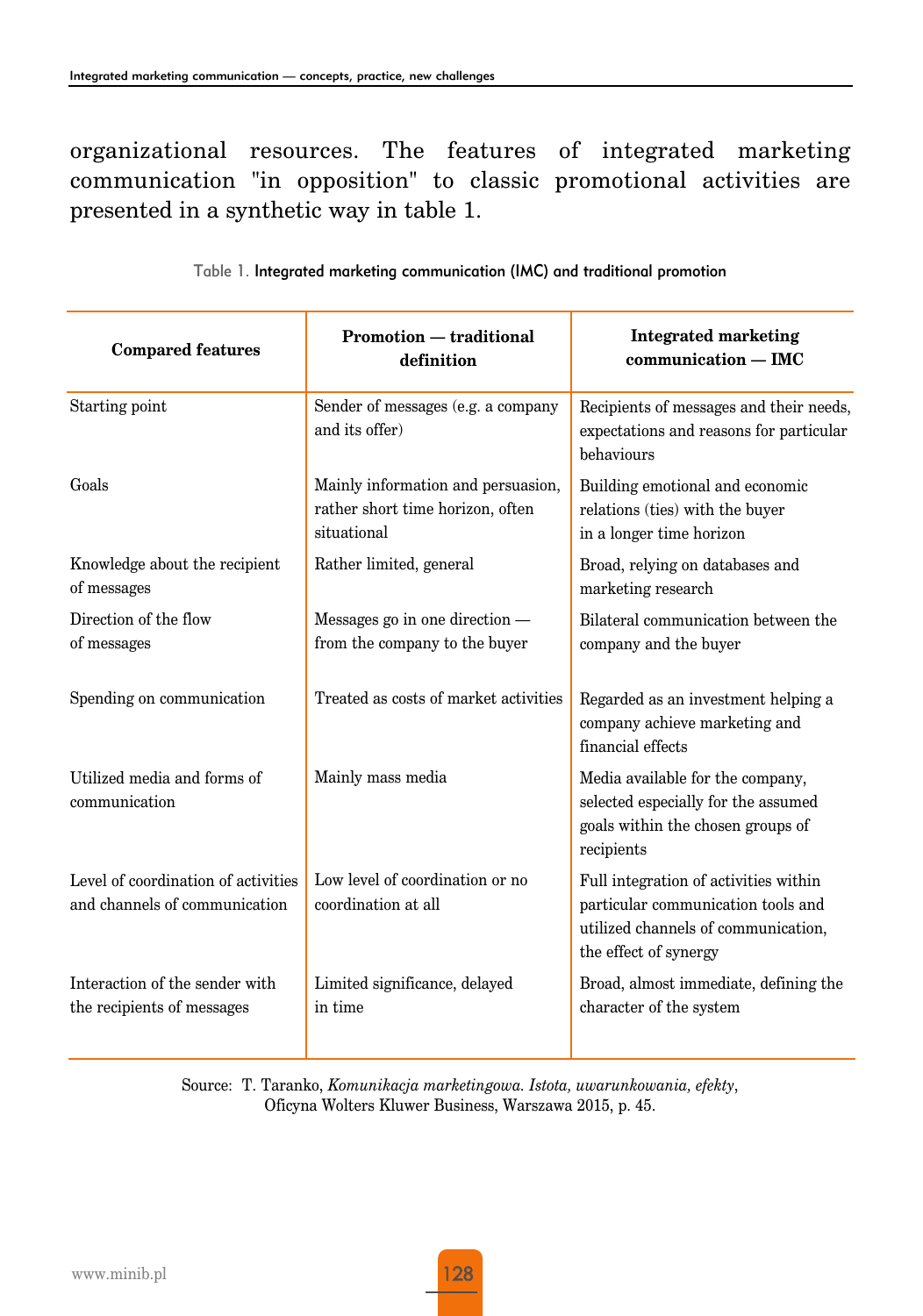As mentioned earlier, integration of marketing communication should take place not just on the level of mix instruments themselves, but also on the level of marketing mix and such elements as vision, mission, or main strategic assumptions of a company. That's why we should discuss and investigate marketing communication in the aspect of functioning of the whole organization, on the level of strategic management.

Along with the development of research and practical experiences, we are currently dealing with the maturing of the concepts and models of marketing communication and the most important aspect, which has been noticed by almost all researchers is regarding it as an integrated process, which can be implemented in a company in many stages and at various levels of progress. The strategic perspective of IMC has been recognized by, among others, two researchers — D. Schulz and Ph. Kitchen, who have proposed a theoretical model consisting of four stages of implementation of IMC in a company:

- first stage (tactical)  $-$  focuses on the external promotion of an organization, which speaks in "one voice", without putting the recipient in the centre of attention,
- second stage (redefinition of marketing communication) choosing points of contact of a company (brand) with the environment, where the central point is the consumer,
- <sup>z</sup> third stage professional application of ICT for the purpose of complex collection and analysis of data about the recipient and his behaviours as well as for the purpose of stimulating the flow of information within the organization,
- fourth stage strategic level of communication: planning activities, costs, the assessment of effects<sup>14</sup>.

Another researcher, G. Hajduk, has carried out an analysis of the rich scientific work concerning IMC and proposed a practical definition of the process of integrated marketing communication, in which he emphasized that it takes place on three levels in an organization:

1. internal — which involves the choice of appropriate communication activities and tools and coordinating them in time and space (the socalled communication mix),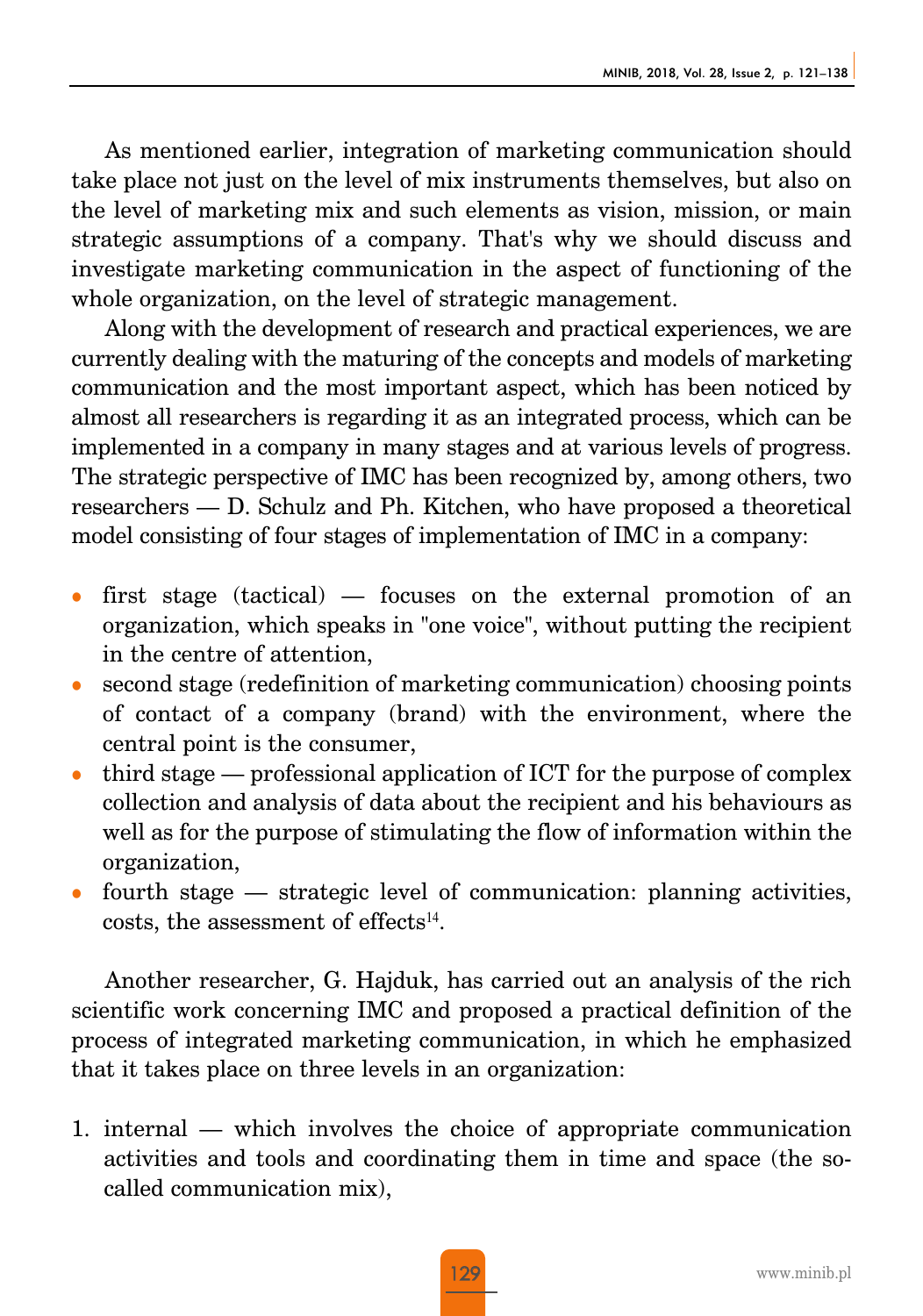- 2. external concerning the integration of communication activities with other elements of marketing mix,
- 3. corporate referring to such elements as vision, mission and strategy of a company15.

Integrated marketing communication is a more mature concept, allowing better consolidation of the elements forming it. In practice integration of communication activities in an organization requires:

- identifying all points of contact of the client with the company, its products and brands,
- diligent, comprehensive management of all communication channels and tools,
- $\bullet$  adopting a long time perspective,
- creating in an organization a dedicated position (team) for the coordination and integration of all its communication activities.

In the following part we will discuss the issues of coordination of communication on the operational level — that is, communication-mix tools, highlighting new challenges in this area for organization and brand management.

## Contemporary IMC tools

In literature on the subject we will find many proposals of the classification of marketing communication tools, which are distinguished from each other not just by names, but also their internal structure. A comparison of the most important definitions of the system of marketing communication (so-called communication-mix) was made by J.W. Wiktor<sup>16</sup>. On the basis of 8 publications of such authors as: Meffert (1986), Bennett (1988), Kotler (1994), Thomas (1998), Nieschlag, Dichtl and Hörschgen, (1998), Garbarski, Rutkowski and Wrzosek (2000), Kotler and Keller (2012] and Bruhn (2013), he identified 41 different (or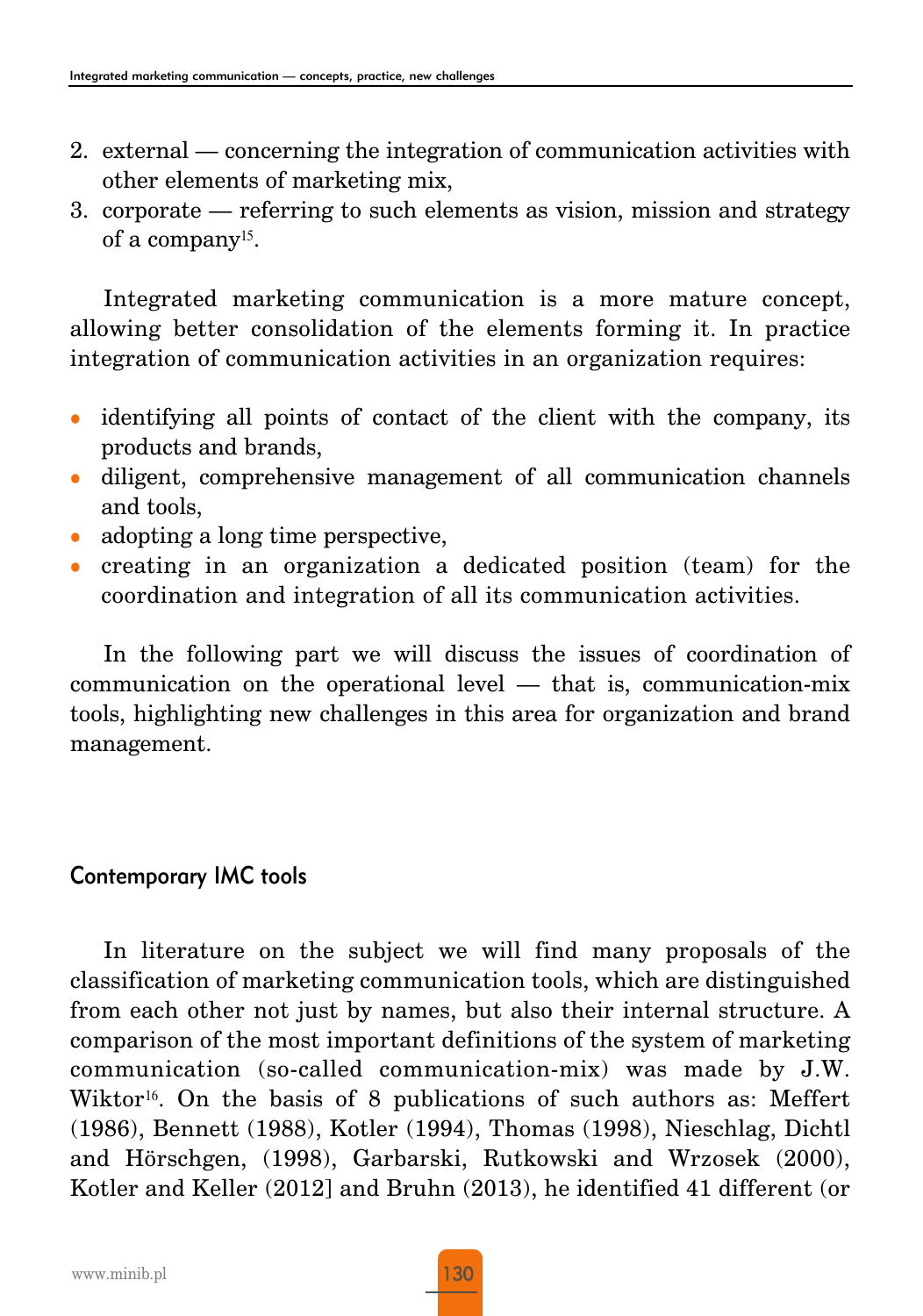differently called) detailed marketing communication tools consisting of 16 different forms of communication, which are listed below:

- 1) advertising,
- 2) promotion,
- 3) promotion of sales,
- 4) public relations,
- 5) public relations and publicity,
- 6) direct sales,
- 7) sales personnel,
- 8) personal communcation,
- 9) direct marketing,
- 10) sponsoring,
- 11) event and experience marketing,
- 12) interactive marketing,
- 13) buzz marketing,
- 14) fairs and exhibitions,
- 15) communication in social media,
- 16) event marketing17.

The result of a visible dispersion and diversification of conceptual contents attributed to particular tools of communication is the emergence and operating a certain conceptual conglomerate of a rather incoherent and rather randomly interpreted internal structure<sup>18</sup>. We can notice this both in scientific publications and in practice. We should also notice that the mentioned forms of marketing communication are formal in character they constitute a deliberate and planned activity of a company. However, there is also informal communication which takes place by means of information conveyed to the environment indirectly through various entities located in the surroundings of a company — clients, business partners, suppliers, media, or competition. We shouldn't skip this informal aspect of communication, especially that the development of social media channels strengthens its influence (in time and in space).

The instruments of marketing communication can be used in two essentially different communication environments: the traditional one which is linked to the model of interpersonal and mass communication and the environment of hypermedial marketing communication such as the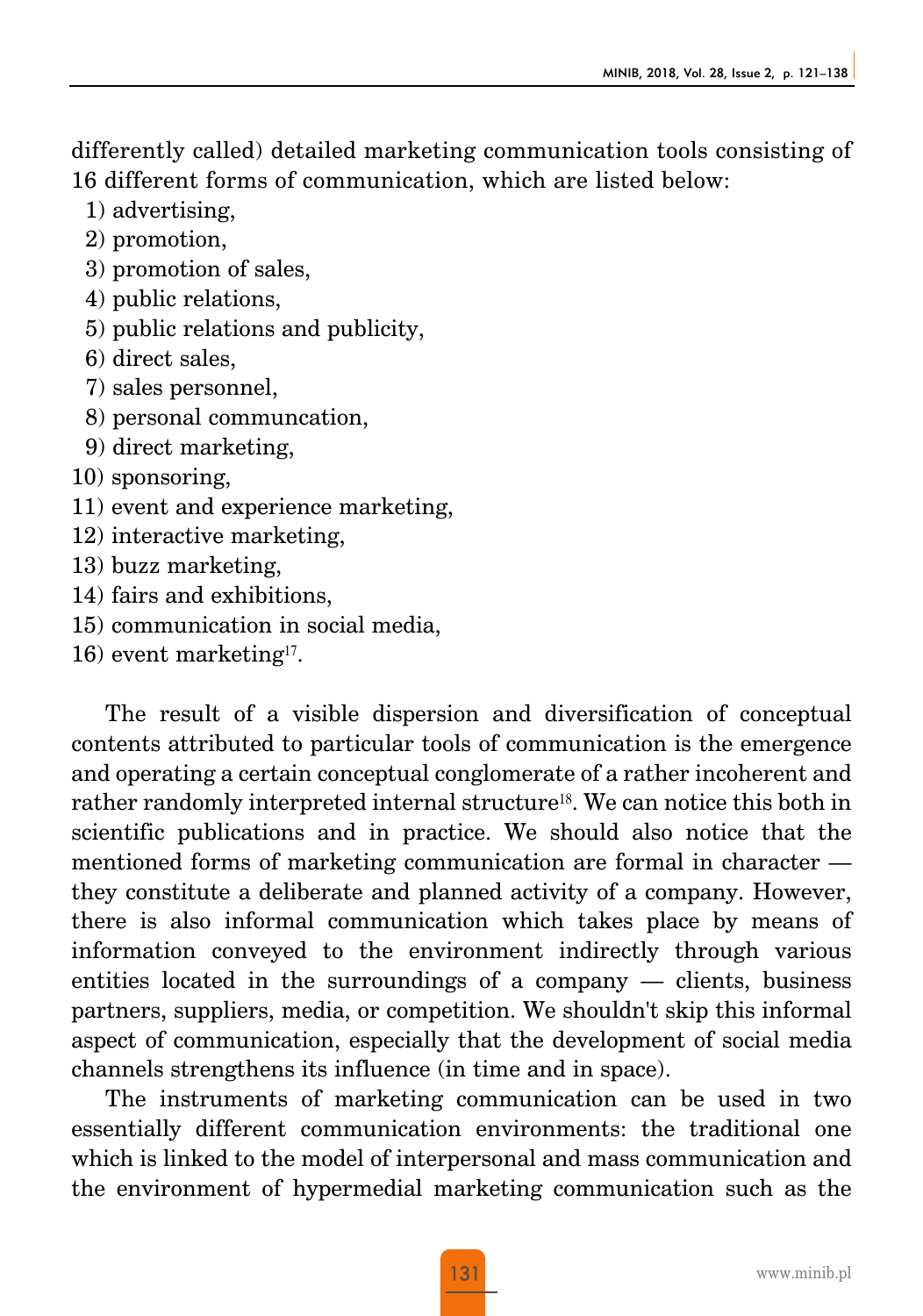Internet. In the 21st century the development of the Internet and interactive media caused an expansion of the system of marketing communication and its instruments. Unprecedented possibilities of monitoring and collecting data about consumers, learning their expectations and shaping their purchasing behaviours have led to the creation of deepened, individualized relations between companies and consumers. On the other hand, also consumers — thanks to the popularization of technology — have received the possibility of influencing the market and its participants. Thus, companies use more complex (bilateral, interactive) models of communication, taking into consideration both mass media and individualized means of influence on the behaviours of consumers for the purpose of building and deepening relations. It is not just products and services, but also relations that determine the advantages perceived by consumers and are the sources of values delivered to them. A practical view of such an approach is the 360 degree communication model.

#### 360 degree communication model

Here we will look into the dilemmas of the configuration of traditional and modern IMC tools, including the proposal of a 360-degree communication model. Along with the dynamic development of Internet technology and in particular social media tools, integrating communication on the operational, that is, instrumental level requires professional actions.

What has become an example of full integration of marketing communication tools is the so-called 360-degree communication model.

The term "360 degrees" means complexity in the choice of media and channels of communication. A feature distinguishing 360-degree communication model is its multimediality — this means the presence of both traditional mass-media communication, as well as Internet and mobile communication in the process of communicating with the environment for the purpose of achieving the desired goals of an organization. 360-degree marketing communication model is most often used for a particular brand and advertising campaign, giving it a distinct, exceptional character and distinguishing it from other communication campaigns. Media which can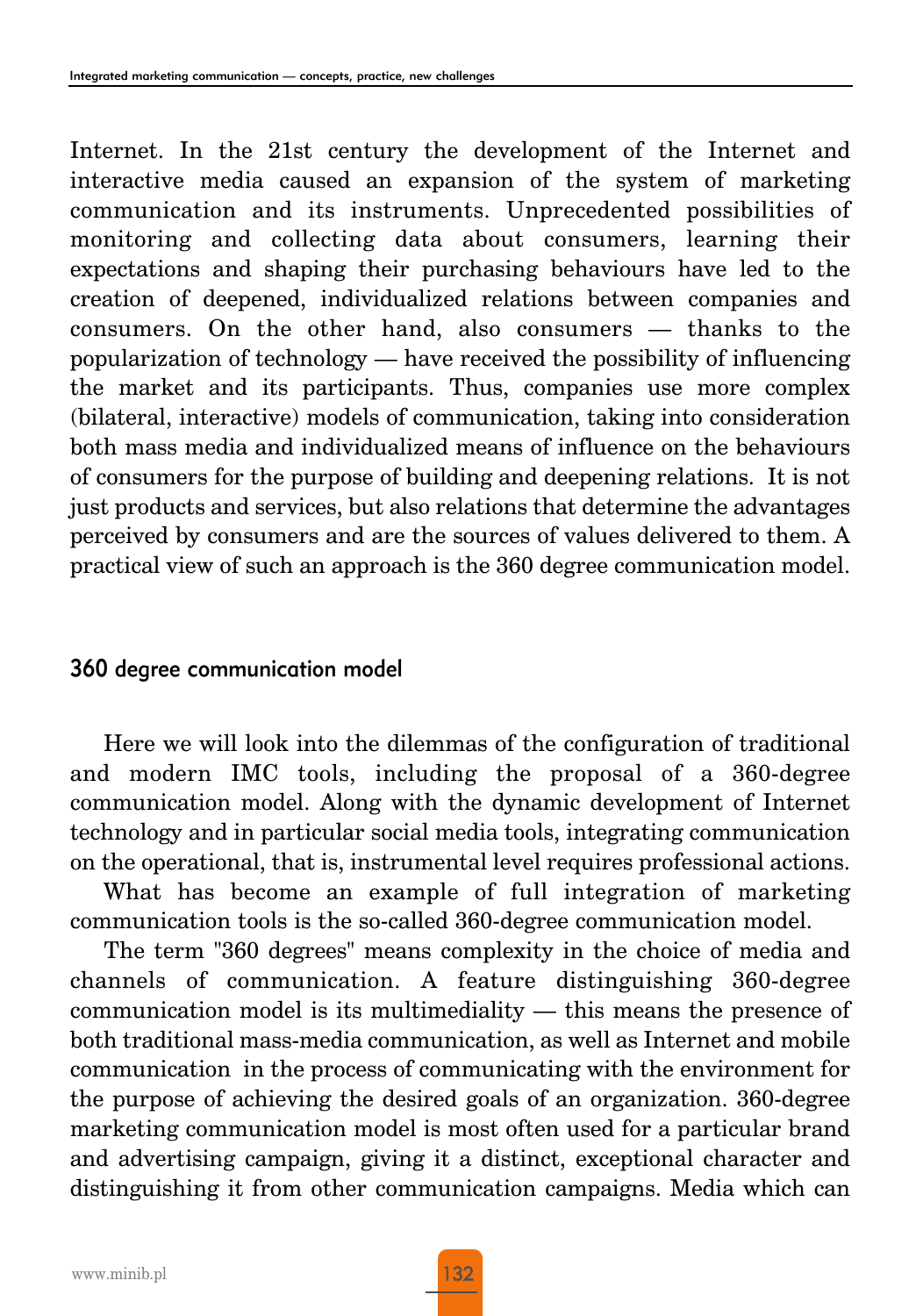be taken into consideration in 360-degree marketing communication are diversified and evolve along with the development of technology and the creativity of creators. Skilful selection of the ways of reaching the recipients and the used communication tools should be characterized by mutual synergy and bring benefits in form of more efficient communication. The choice of communication channels and tools can cover:

- <sup>z</sup> ATL activities, conducted in traditional mass media: advertising in television, radio, press, as well as outdoor advertising (posters, billboards), contests, samplings and inserts in press,
- <sup>z</sup> BTL activities aimed at a particular group of recipients: promotions of sales, POS carriers, public relations tools,
- direct marketing activities: product presentations, e-mails, telemarketing,
- event activities organizing exceptional events, meetings,
- interactive marketing activities: Internet advertising, social media tools, marketing in SEM search engines, mobile marketing and applications, advertising in games, viral marketing, Internet websites.

The name "360-degree communication" suggests the presence of all elements forming a coherent whole, which is well illustrated by the shape of the wheel. Consumer is in the middle of the wheel, as he receives advertising messages from all possible channels — online and offline channels.

It is worth emphasizing the fact that in practice of 360-degree communication the goal is not to use all possible media, but to achieve the effect of synergy. An example of this is the communication concept of Remington (a chosen line of products) brand shown below, as it built an advertising campaign with an effective reach relying on deep knowledge and contemporary media, their various properties and varied influence on the recipient.

#### The application of the 360-degree communication model — an example

Remington brand belongs to the American manufacturing-trading holding Spectrum Brands, which is specialized in consumer home appliances. The company is, among others, a global supplier of hair styling,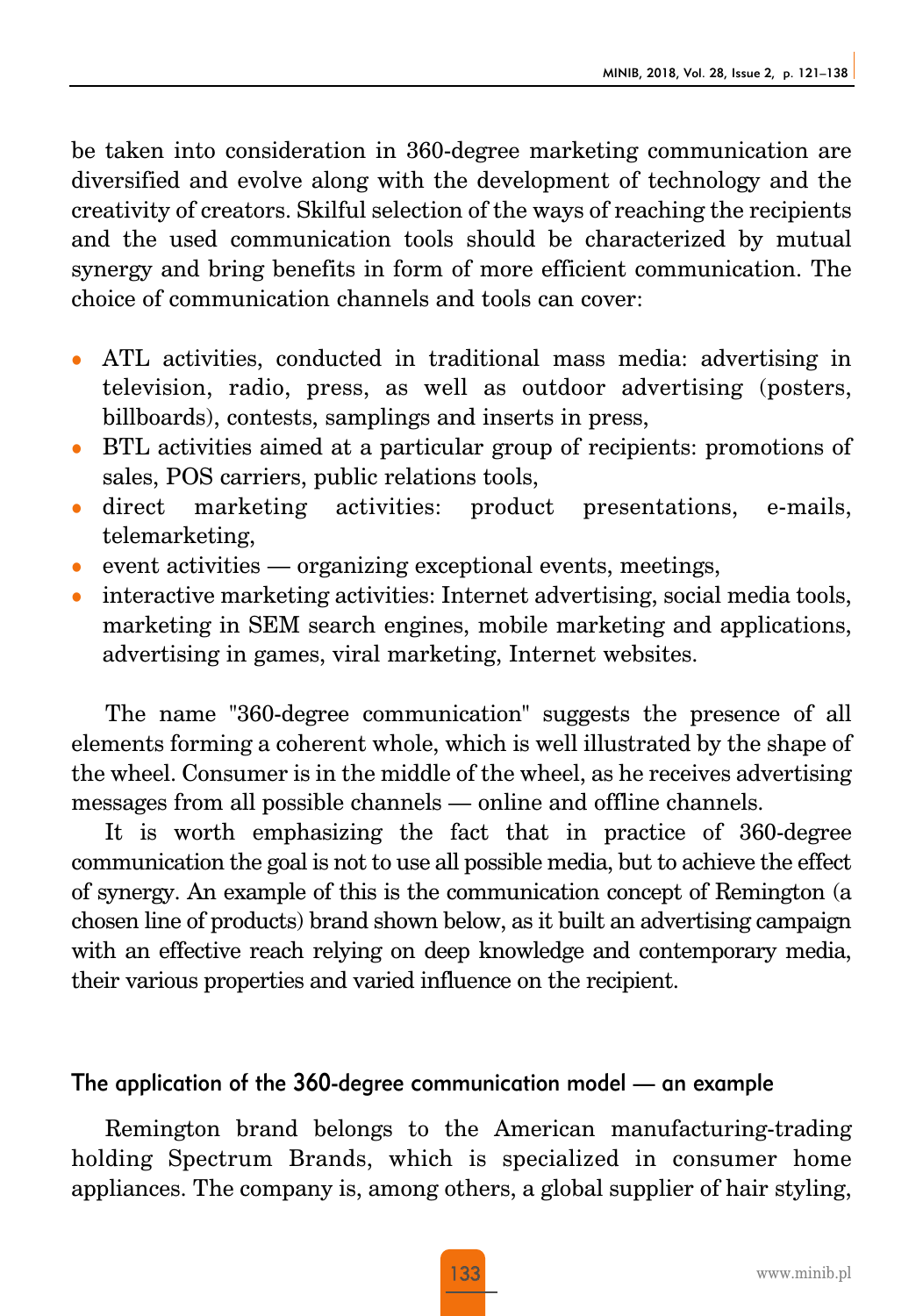shaving and depilation devices present in 160 countries. The company's offer includes 161 products in 5 categories and 21 subcategories. Remington products are targeted both at women and men who care about their looks and want to look good for themselves and for others. That's why the brand's leading slogan is "How the worlds gets ready", which reflects the assumption that regardless of the time of day, thanks to Remington products you are always ready to go out and on top of that you look great<sup>18</sup>

Remington brand conducts active marketing activities both in online channels and in points of sale. Within a year a few advertising campaigns targeted both at women and men, which are focused on a certain line of products, are conducted. Moreover, the brand participates in various events associated with beauty and hair styling. In order to achieve even better result the brand introduced the model of integrated 360-degree communication for the conducted advertising campaigns of its product lines.

One of campaigns prepared for Remington brand and in particular for the PROtect product line was the campaign titled "Prepare for Fashion Week with Remington", which was implemented in the autumn of 2015. Table 2 puts together online and offline communication tools used in an integrated way in course of the above-mentioned promotional campaign of Remington brand products.

|                                                                                                                                                     | Table  2. An example of IMC activities and tools used in case of a product line of Remington brand                                                                                                                                                                                                                   |
|-----------------------------------------------------------------------------------------------------------------------------------------------------|----------------------------------------------------------------------------------------------------------------------------------------------------------------------------------------------------------------------------------------------------------------------------------------------------------------------|
| <b>Offline activities</b>                                                                                                                           | <b>Online activities</b>                                                                                                                                                                                                                                                                                             |
| $\bullet$ Events<br>• Activities in point of sale<br>• POS materials (dispensers, posters)<br>• Media relations (e.g. media sponsorship of $Elle$ ) | • Internet website of the company/product line<br>• Own social media channels $(FB, Instant)$<br>• Dedicated pages of the campaign $(Landing$ pages)<br>• Fashion bloggers and their social media channels<br>• Beauty portals<br>• Online advertising $(Google AdWords, remaindering)$<br>• Internet message boards |
|                                                                                                                                                     | • Mailing ( <i>Newsletters</i> )                                                                                                                                                                                                                                                                                     |

Source: www.spectrumbrands.com/aboutus

The diversity of applied tools in the advertising campaign of Remington brand products, as well as the fact that they were matched well with their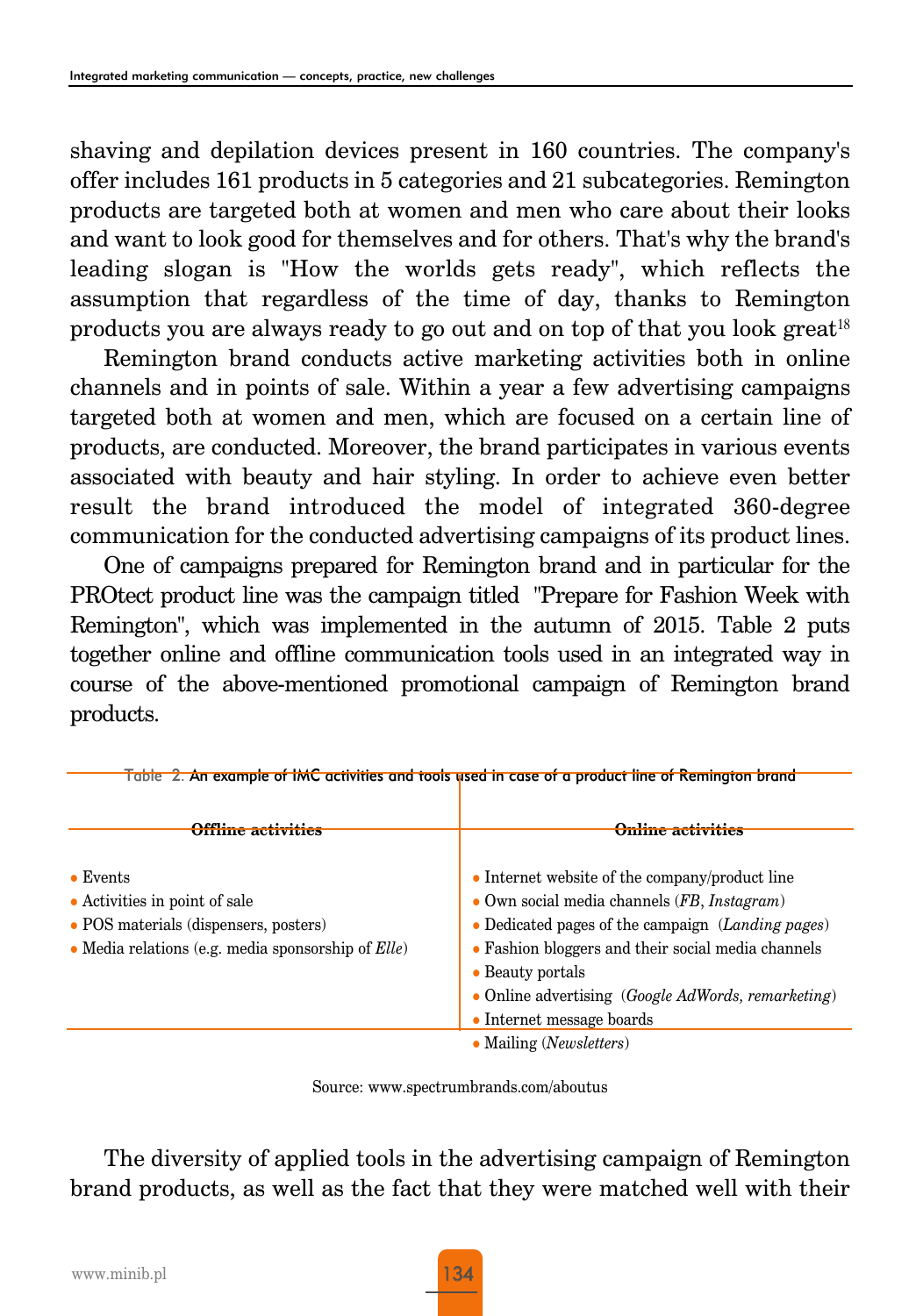target group, combined with an attractive pre-holiday season contributed to the huge success of the campaign. Campaigns concerning similar subjects usually achieve a coverage of 9-25 million contacts with the message and in this case the campaign achieved 47 million contacts with the message. Advertising in online channels was exceptionally efficient and could be easily measured (for the assessment the following indicators were used: advertising CTR, number of likes for FB and Instagram posts and their reach, CTR of sponsored articles, the coverage of mailing  $-$  CTOR). Thus, what determines the success of brand promotion campaigns using IMC are such activities as: diversified channels for reaching the consumer, message contents contextually matched with the recipients, broad online campaigns in the search network and in the advertising network, support from offline activities (media relations, advertising in points of sales, contests).

Here, it is necessary to point out that combining Internet channels and traditional channels in brand communication is nothing that goes beyond the current standards. 360-degree communication to really reflect full involvement of the brand in "being" in all channels has to turn into full activation of the brand in the proper points of contact with the target client. Currently the goal is a real conversation with people, not just unilateral communication — this means that it is not enough to publish contents, as what is necessary is interaction with the recipients, which eventually leads to providing them with the expected values in offered products and services.

#### Conclusion

In light of the proposed definitions of integrated marketing communication and the ongoing scientific discussion we can highlight the following characteristic features of IMC:

- highlighting the goals of IMC such as creating a coherent image of a company and building favourable relations with the environment and influencing the behaviour of consumers through communication,
- domination of the functional approach  $-$  integrated marketing communication is treated as a process,
- <sup>z</sup> attributing a strategic character to integrated marketing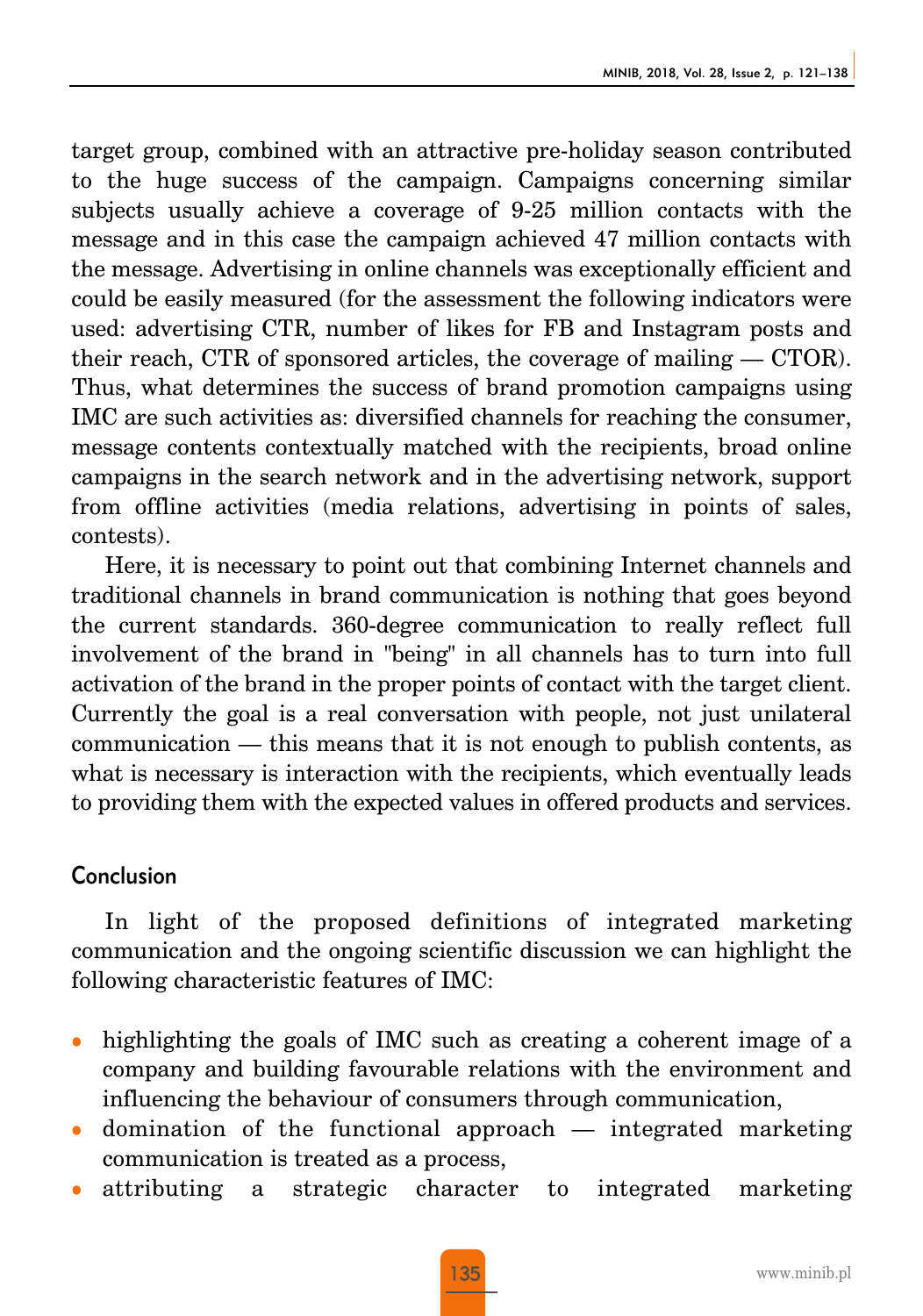communication,

- emphasizing the effect of synergy that can be achieved through the integration of the elements of marketing communication,
- drawing attention to the fact that the effect of synergy of messages achieved through the utilization of IMC makes it possible to achieve a strong image of a brand.

Relating the above-mentioned features of integrated marketing communication to a specific area of science and research, it is worth emphasizing that also scientific-research institutions should go in this direction. Now the dominant strategy is the popularization of science and promotion of research supported by the application of personal communication tools (contacts and appearances of researchers), group communication (conferences, presentations, publications), mass communication, events, advertising) and Internet communication (company websites of scientific and research units, websites of research projects, activity of units in some social media networks)19. In practice what is often missing from the communication activities of scientific-research institutions is full integration in the area of the choice of tools, contents and channels of communication, as well as a strategic approach and clear support from the management of a unit (e.g. in the area of financing). We can note here that some entities have already reached the first, instrumental level of integration of communication, that is, the tactical level (according to the Schultz and Kitchen model), however, full integration of activities requires greater involvement of the whole organization, that is, the remaining functional units (apart from marketing and promotion) and building long-term relations with the environment (including clients, in particular). What should be an effect of the integration of marketing communication is a strong image of the scientific institution not just in the national, but also international environment.

#### References

 $^1$  Goban-Klas, T. (1999). *Media i komunikowanie masowe. Teorie i analizy prasy, radia, telewizji i Internetu,* PWN, Warszawa–Kraków, p. 33.

<sup>2</sup> Dobek-Ostrowska, B. (2002). *Podstawy komunikowania społecznego*, Wydawnictwo Astrum, Wrocław, p. 13.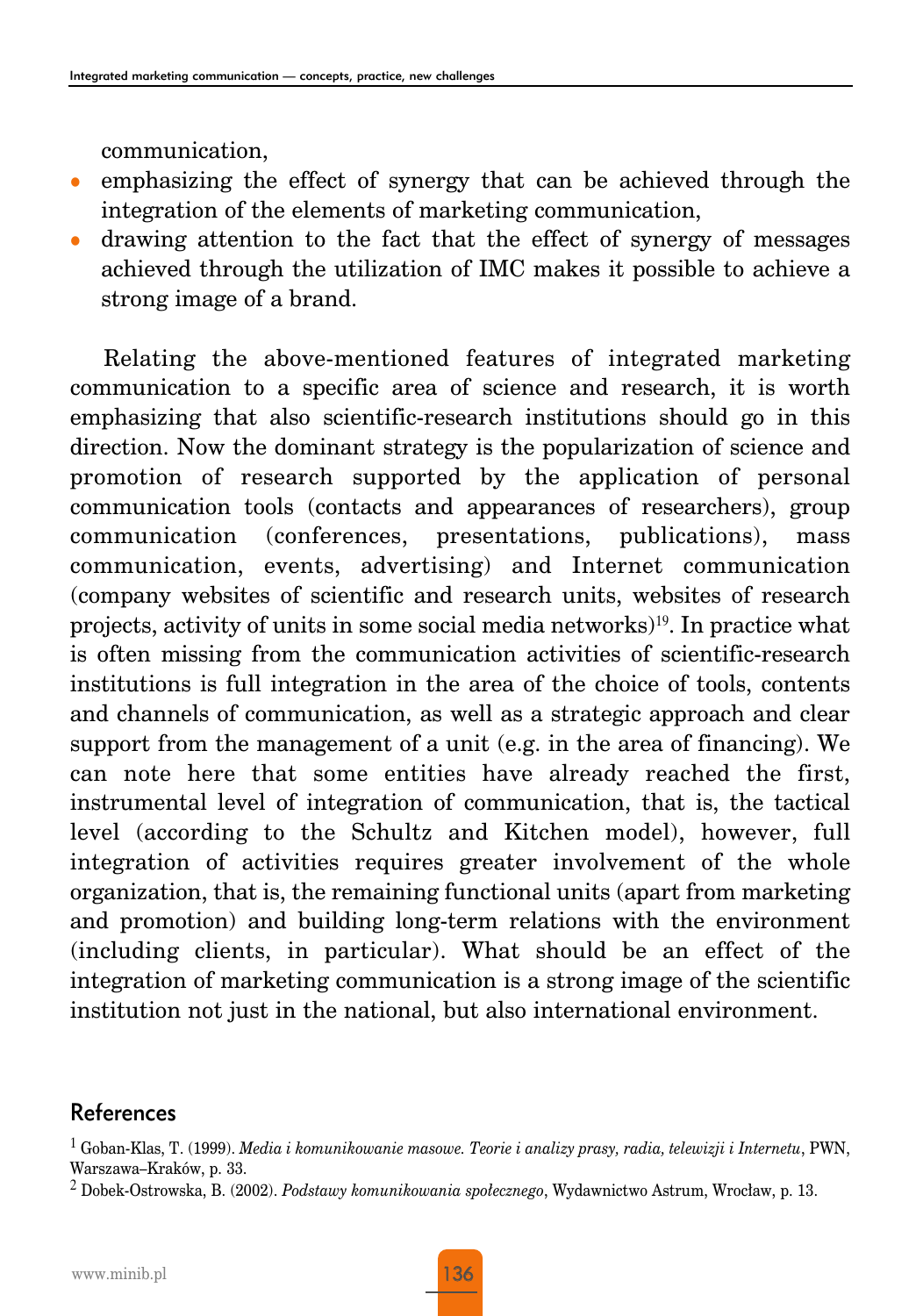$3$  Marcinkiewicz, C. (2011). Nowoczesna koncepcia komunikacji marketingowej jako dialog przedsiębiorstwa z otoczeniem, *Prace Naukowe Akademii im. Jana Długosza w Częstochowie*, *5*, p. 103–116, p. 111.

<sup>4</sup> Mruk, H. (2004). *Komunikowanie się w marketingu*, PWE, Warszawa, p. 17.

<sup>5</sup> Por. *Kompendium wiedzy o marketingu, red. Pilarczyk*, B., Mruk, H. (2006). Wydawnictwo Naukowe PWN, Warszawa, p. 210.

<sup>6</sup> Pacut, M., Śliwińska, K. (2011). *Narzędzia i techniki komunikacji marketingowej XXI wieku*, Wolters Kluwer, Warszawa.

<sup>7</sup> Kowalska M. ( 2007). *Zyskać przewagę. Zintegrowana komunikacja w nowoczesnym marketingu. Między teorią a praktyką*, Wydawnictwo Adam Marszałek, Toruń, p. 66.

<sup>8</sup> Rogala A. (2014). Wyzwania zintegrowanej komunikacji marketingowej w dobie społeczeństwa informacyjnego, [In:] *Marketing i Rynek*, 11, pp. 57–65.

<sup>9</sup> Przybyłowski K., Hartley S.W., Kerin R.A., Rudelius W. (1998). *Marketing*, Dom Wydawniczy ABC, Warszawa, p. 256.

<sup>10</sup> Fill Ch. (1999). *Marketing Communications: Context, Contents and Strategies*, Prentice Hall Europe, p. 615.

<sup>11</sup> Porcu L., del Barrio-Garcia S., Kitchen Ph. (2012). How Integrated Marketing Communications (IMC) works? A theoretical review and an analysis of its main drivers and effects [In:] *Comunicacion Y Sociedad*, Vol. XXV, nr 1, p. 313–348, p. 326.

<sup>12</sup> Hajduk G. (2010). Poziomy, płaszczyzny i rodzaje komunikacji marketingowej, [In:] *Zeszyty Naukowe Uniwersytetu Ekonomicznego w Poznaniu*, 135, p. 20–29, p. 21.

<sup>13</sup> See Rydel M. (2010). Zintegrowana komunikacja marketingowa — nowe podejście — propozycja uporządkowania pojęć, *Acta Universitatis Lodziensis Folia Oeconomica*, 179, p. 356

<sup>14</sup> Kitchen Ph.J., Burgmann I. (2010). *Integrated Marketing Communications, Wiley International Encyclopedia of Marketing*, John Wiley & Sons Ltds, p. 1–23

<sup>15</sup> Hajduk G. (2010). Poziomy, płaszczyzny i rodzaje komunikacji marketingowej, [In:] *Zeszyty Naukowe Uniwersytetu Ekonomicznego w Poznaniu*, 135, p. 20–29

<sup>16</sup> Wiktor J.W. (2013). *Komunikacja marketingowa. Modele, struktury, formy przekazu*, Wydawnictwo Naukowe PWN, Warszawa , p. 70.

 $17$  Wiktor J.W. jak wyżej, sp. 51

<sup>18</sup> http://www.spectrumbrands.com/aboutus

<sup>19</sup> See the following publications: N. Osica, W. Niedzicki  $($ ). Sztuka promocji nauki. Praktyczny poradnik dla naukowców, wyd. OPI, Warszawa 2017; *Promosaurus. Poradnik promocji nauki*, wyd. Centrum Transferu Technologii, Uniwersytet Jagielloński, Kraków 2013 r. *Promocja w nauce. Poradnik dobrych praktyk*, MNISW, Warszawa 2007.

#### **Bibliography**

- 1. Dobek-Ostrowska, B. (2002). *Podstawy komunikowania społecznego*. Wydawnictwo Astrum, Wrocław.
- 2. Fill, Ch. (1999). *Marketing Communications: Context, Contents and Strategies*. Prentice Hall Europe.
- 3. Goban-Klas, T. (1999). *Media i komunikowanie masowe. Teorie i analizy prasy, radia, telewizji i Internetu*. PWN, Warszawa–Kraków.
- 4. Hajduk, G. (2010). Poziomy, płaszczyzny i rodzaje komunikacji marketingowej. W: *Zeszyty Naukowe Uniwersytetu Ekonomicznego w Poznaniu*, 135 .
- 5. Kitchen, Ph. J., Burgmann, I. (2010). *Integrated Marketing Communications, Wiley International Encyclopedia of Marketing*. John Wiley & Sons Ltds.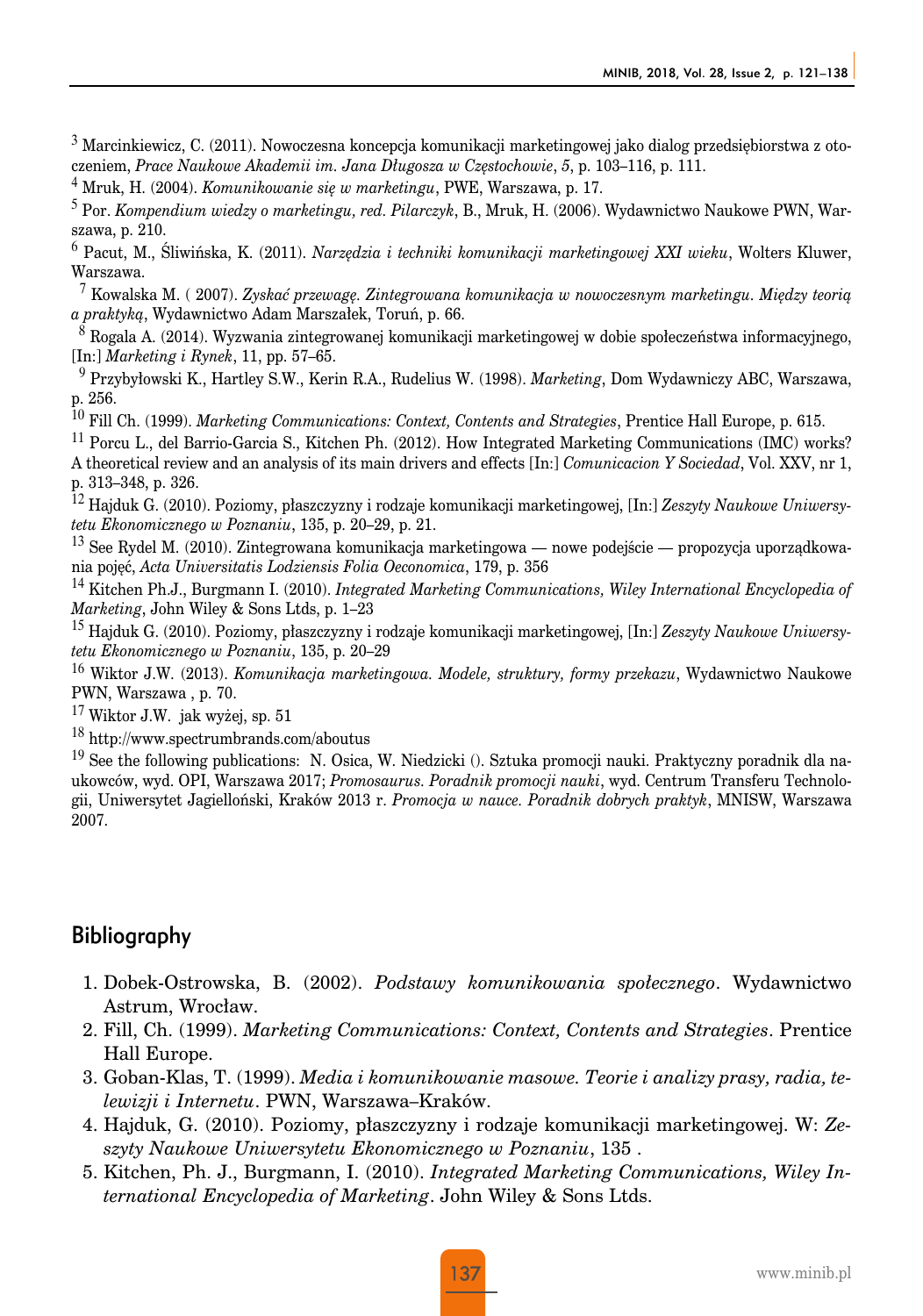- 6. *Kompendium wiedzy o marketingu*. red. Pilarczyk, B., Mruk, H. (2006). Wydawnictwo Naukowe PWN, Warszawa.
- 7. Kowalska, M. (2007). *Zyskać przewagę. Zintegrowana komunikacja w nowoczesnym marketingu. Między teorią a praktyką*. Wydawnictwo Adam Marszałek, Toruń.
- 8. Marcinkiewicz, C. (2011). Nowoczesna koncepcja komunikacji marketingowej jako dialog przedsiębiorstwa z otoczeniem. *Prace Naukowe Akademii im. Jana Długosza w Częstochowie*, 5.
- 9. Mruk, H. (2004). *Komunikowanie się w marketingu*. PWE, Warszawa.
- 10. Osica, N., Niedzicki, W. ( 2017). *Sztuka promocji nauki. Praktyczny poradnik dla naukowców*. Wyd. OPI, Warszawa.
- 11. Pacut, M., Śliwińska, K. (2011). *Narzędzia i techniki komunikacji marketingowej XXI wieku*. Wolters Kluwer, Warszawa.
- 12. Przybyłowski, K., Hartley, S.W., Kerin, R.A., Rudelius, W. (1998). *Marketing*. Dom Wydawniczy ABC, Warszawa.
- 13. Porcu, L., del Barrio-Garcia, S., Kitchen, Ph. (2012). How Integrated Marketing Communications (IMC) works? A theoretical review and an analysis of its main drivers and effects. W: *Comunicacion Y Sociedad*, Vol. XXV, no 1 (2012).
- 14. *Promocja w nauce. Poradnik dobrych praktyk*. MNISW, Warszawa 2007.
- 15. *Promosaurus. Poradnik promocji nauki*. Wyd. Centrum Transferu Technologii, Uniwersytet Jagielloński, Kraków 2013.
- 16. Rogala, A. (2014). Wyzwania zintegrowanej komunikacji marketingowej w dobie społeczeństwa informacyjnego. In: *Marketing i Rynek*, *11* (2014).
- 17. Strona firmowa: http://www.spectrumbrands.com/aboutus
- 18. Taranko, T. (2015). *Komunikacja marketingowa. Istota, uwarunkowania, efekty*. Oficyna Wolters Kluwer Business, Warszawa.
- 19. Wiktor, J.W. (2013). *Komunikacja marketingowa. Modele, struktury, formy przekazu*. Wydawnictwo Naukowe PWN, Warszawa.

Professor Mirosława Pluta-Olearnik, Wrocław University of Economics, Poland — economist, academic teacher, professor of economics, service management and marketing specialist, professor of the University of Economics and the University of Business in Wrocław, author of about 100 scientific publications. For many years she has been specialized in the issues of functioning and development of services in such areas as: banking, tourist, educational, scientific and research, business services. Moreover, she is conducting research on the internationalization of the service sector. The author of such books as "Marketing usług", "Marketing usług bankowych", "Rozwój usług edukacyjnych w erze społeczeństwa informacyjnego", "Przedsiębiorcza uczelnia i jej relacje z otoczeniem".